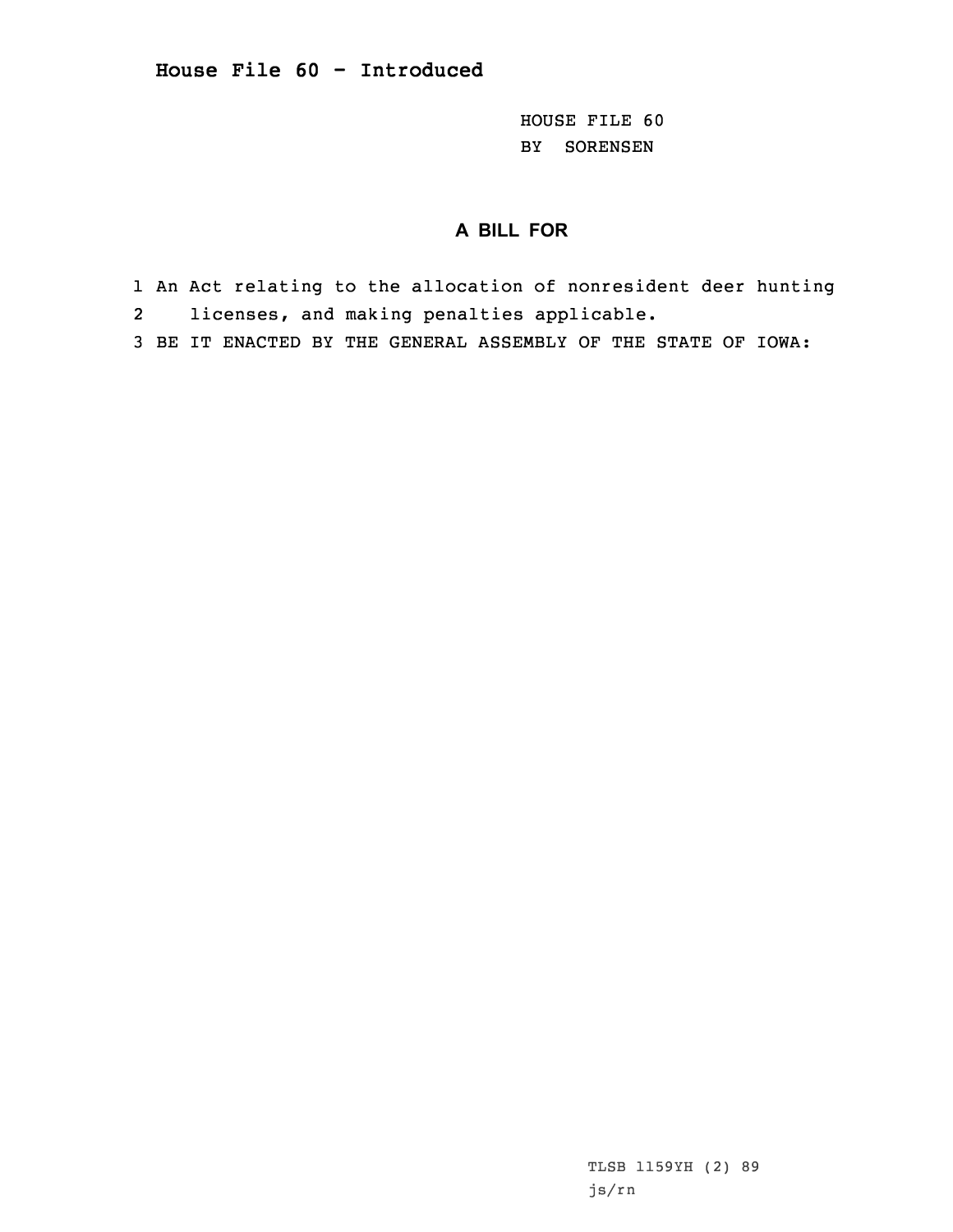1 Section 1. Section 483A.8, subsection 3, paragraph c, Code 2 2021, is amended to read as follows:

 *c.* (1) The commission shall annually limit to six thousand the number of nonresidents allowed to have antlered or any sex deer hunting licenses. Of the six thousand nonresident antlered or any sex deer hunting licenses issued, five hundred of the licenses shall be reserved for nonresidents who have made <sup>a</sup> reservation with <sup>a</sup> hunting guide company which company is currently registered as <sup>a</sup> business entity with the secretary of state and has maintained registration since prior to July 1, 2020. If fewer than five hundred nonresidents apply for <sup>a</sup> reserved license by the application deadline set by the commission by rule, any license not issued shall be made available for purchase at the same time and in the same manner as other excess nonresident antlered or any sex deer hunting licenses. Not more than thirty-five percent of the issued reserved licenses shall be bow season licenses. The nonresident shall provide with the license application evidence that the reservation is scheduled during <sup>a</sup> period in which the 20 license is valid. Of the six thousand remaining nonresident antlered or any sex deer hunting licenses issued, not more than thirty-five percent of the licenses shall be bow season licenses.

24 (2) After the six thousand antlered or any sex nonresident deer hunting licenses have been issued, all additional licenses shall be issued for antlerless deer only. The commission shall annually determine the number of nonresident antlerless deer only deer hunting licenses that will be available for issuance. EXPLANATION

30 **The inclusion of this explanation does not constitute agreement with** <sup>31</sup> **the explanation's substance by the members of the general assembly.**

 This bill relates to nonresident deer hunting licenses issued by the natural resource commission. Currently, the commission issues up to 6,000 antlered or any sex deer hunting licenses to nonresidents, which are allocated among zones

-1-

LSB 1159YH (2) 89 js/rn 1/2